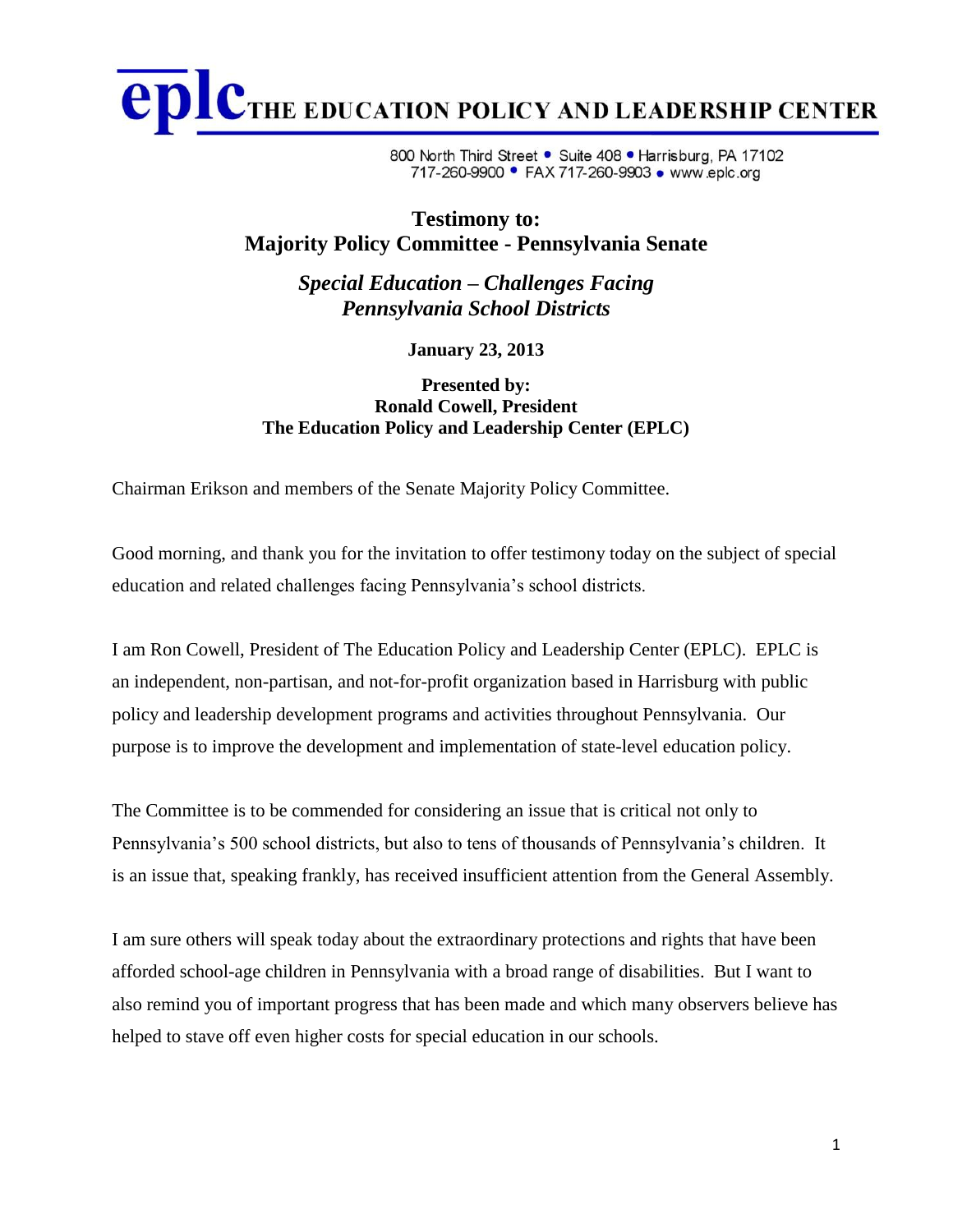Thirty years ago, Pennsylvania appropriated no state funding for what we have come to describe as early intervention services for infants and pre-school children with disabilities and those with developmental conditions that put them at risk of failure once they would become of school-age. The limited programs and services available to these children and their families were supported with federal funding. In the mid-80's, the General Assembly began to appropriate state funding for .services to these children, based in part on the understanding that for many of the children served there would be a reduced need for more costly services once they entered school. With the enactment of Act 212 of 1990, the Early Intervention Services System Act, Pennsylvania moved to the forefront nationally and made a significant commitment to some of our most vulnerable citizens, and a smart investment that continues to this day. One of the purposes cited in the Act was to "Minimize the need for special education services as these infants, toddlers and eligible young children who are handicapped attain the age of beginners." This year, you and other members of the General Assembly appropriated for early intervention services \$206,173,000 to the Department of Education and \$121,873,000 to the Department of Public Welfare.

Although I will not dwell on the point in this testimony, I would be remiss if I ignored the important progress for state funding for early education programs. Ten years ago, Pennsylvania was one of only nine states to appropriate no state funding to support early education programs. Growing from initiatives near the end of the tenure of Governor Ridge followed by Governor Schweiker, the General Assembly has supported important and almost uninterrupted growth in supporting valuable early education programs. The research supports the argument that this investment also can help to ameliorate the growth in special education needs.

While we moved to the forefront nationally with the Early Intervention legislation in 1990, a short time later we enacted changes to funding for K-12 special education that in many ways makes this hearing so imperative.

Prior to 1991, funding for special education was based on the excess cost associated with providing an education for students with special needs. The state reimbursed school districts and intermediate units for those excess costs.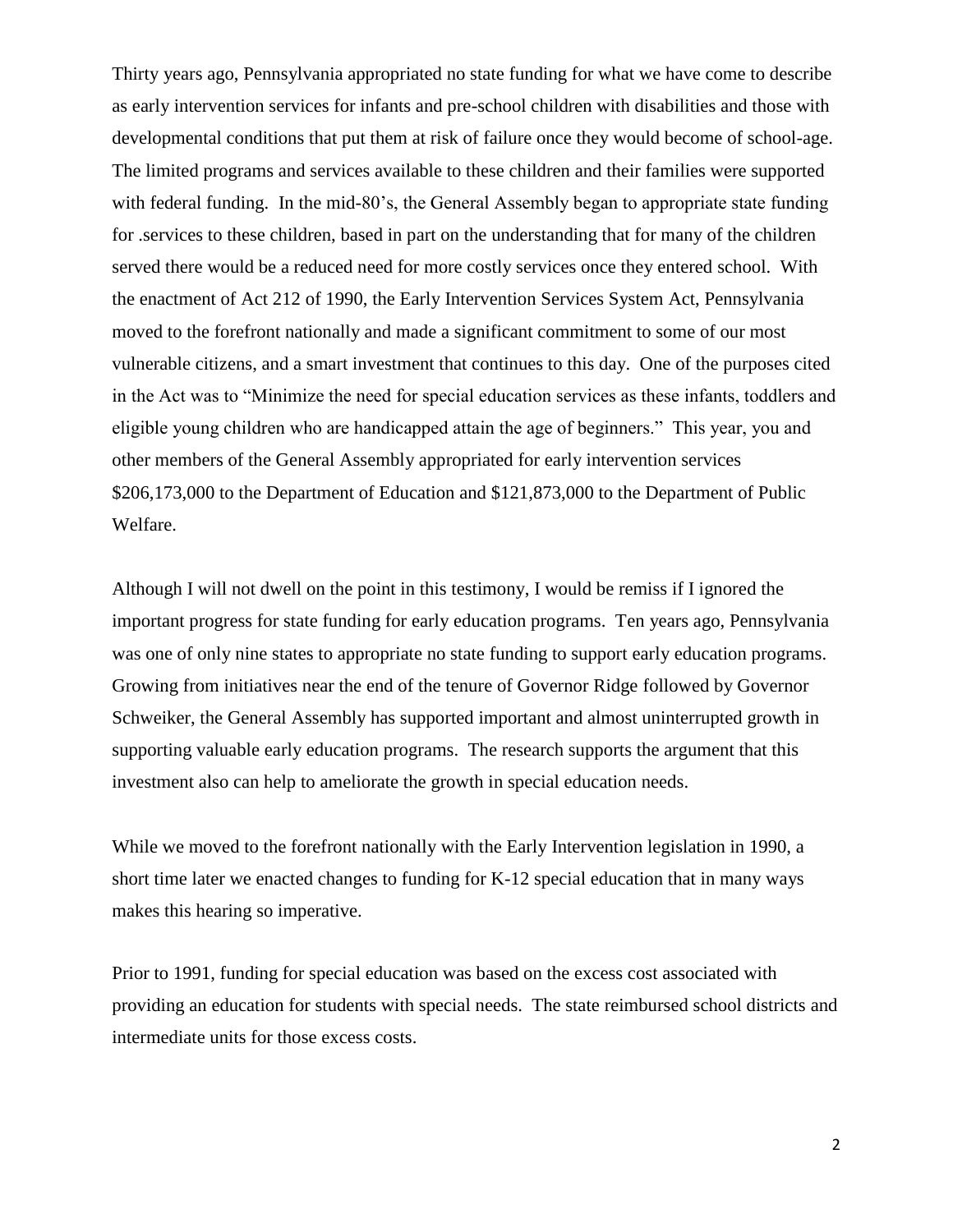The law was changed in 1991 and the state began to fund school districts using the methodology which assumes students with special needs account for 16% of the enrollment of each school district – a methodology with which most of you are familiar.. The actual special education student count as a percent of enrollment ranges from 8% to 28%.

The new 1991 methodology also applied a dollar figure for each assumed moderately handicapped student and a higher dollar figure for each assumed severely handicapped student. The methodology – or formula – completely ignored any consideration of aid ratio or the relative wealth of a school district. This remains the formula for the distribution of most of the one billion and twenty-six million state dollars that have been appropriated for each of the past five years.

Consider the practical implications of this formula. Imagine two school districts, each with 1,000 students. Imagine that in an extreme case, one of those districts is the richest district in Pennsylvania and, by the way, has no special needs students. The second district happens to be the poorest district in the state and, by the way, has more 20% of its students entitled to special education services. With the formula I described, these two districts will get the same amount of money from the state.

I want to acknowledge that for a few years immediately before the flat funding of the past several years, the annual increment in state funding did begin to consider relative wealth of districts. But the basic formula that I described, enacted in 1991, is the basis for the distribution of most of the state appropriation of a little over a billion dollars.

Another implication of this formula, given the fact that the dollar figures used in the formula (applied to the 15% with moderate disabilities and the 1% with severe disabilities) is determined not by the needs of the children, and not by the actual costs to school districts, but by how much the state is willing to appropriate. This dollar figure used by the state, and the appropriation to support it, in 1991 immediately shifted some financial responsibility to school districts (from what had been a system where the state paid all excess costs for special education). Since 1991, the failure to make the dollar figures in the formula -- and the appropriations that in fact have determined the dollar figures – keep pace with the growing costs to school districts has resulted in the shift of hundreds of millions of dollars of special education funding responsibility to the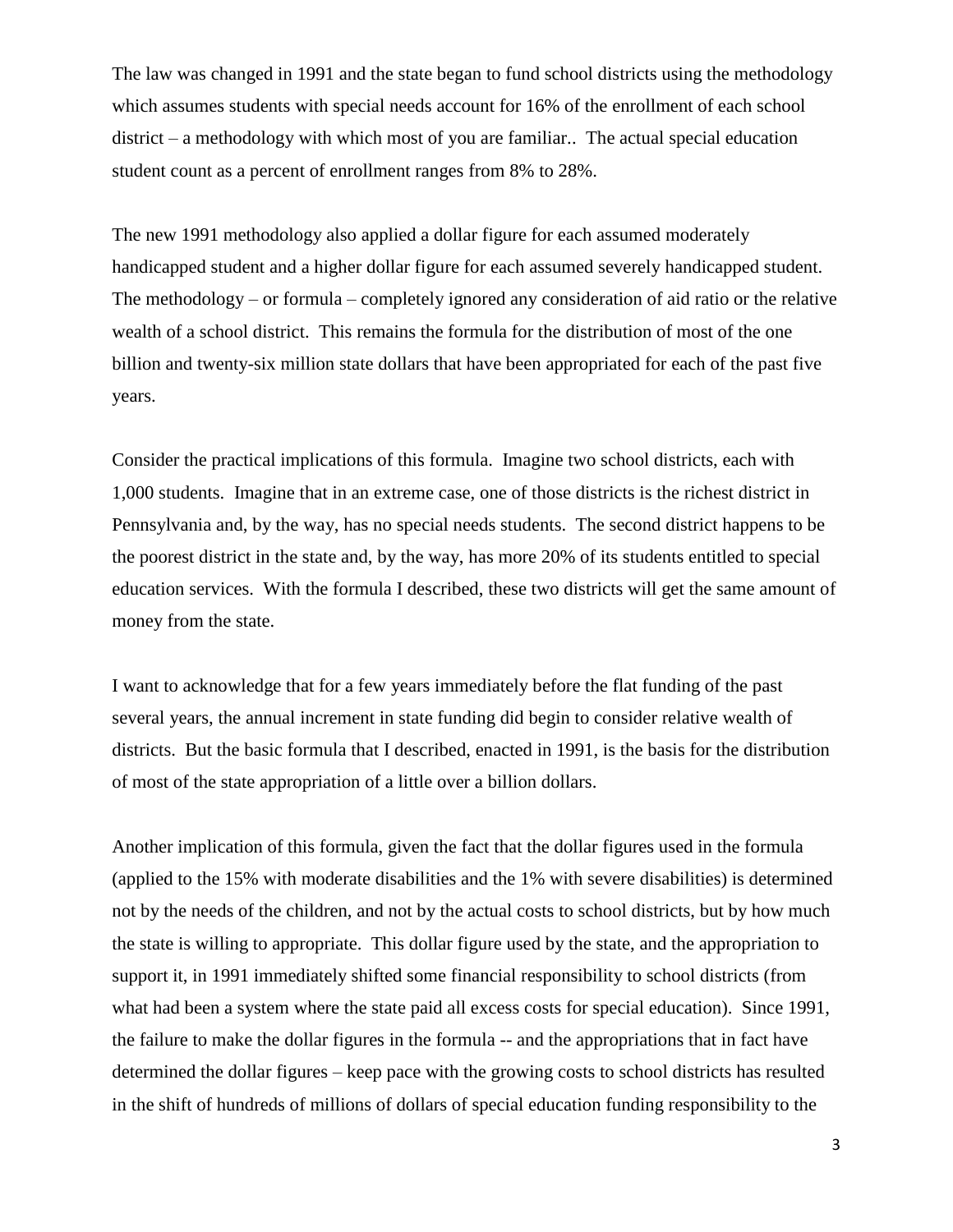districts. This shifting has been exacerbated during the past four years when there has been no increase in state support to districts for special education costs. This shifting now approaches or may even exceed \$2 billion per year. This shifting since 1991 has been another important driver of higher property taxes for school purposes across the Commonwealth.

Another presenter has already pointed out that the resultant financial burden to pay for special education services varies widely among the 500 districts. In all cases, the burden is far greater than it was in 1991. All districts, richer and poorer, have had to bear an increasingly greater share of the costs of special education services, while the state share has dropped dramatically, particularly during the past five years of level state funding. But particularly onerous concerning the fairness of state policy is the fact that the level of dependency on local resources is greatest for many of the districts that have the highest incidence rates of special needs students. The chart you have seen illustrating the Delaware County situation for special needs incidence rates and funding dependency on local resources underscores the point that there is neither rhyme nor any reason to the current system of providing state funding for special education services in our school districts. Even more damning is the fact that some of the poorest districts in Delaware County and across the state are the very districts that are most dependent on local resources. Some of these districts are at, or are nearing, financial distressed status. These seemingly inexplicable conditions are directly attributable to failed state policy.

School districts could better cope with the challenges of providing mandated and appropriate services to students with special needs, and we would have a much more fair system of funding special education, if the General Assembly would adopt a special education funding formula that:

- 1) Considered at least to some degree the actual count of children with special needs in each district;
- 2) Considered a 3-tier rather than the current 2-tier system to distinguish the level of severity of needs and the consequent dollars provided;
- 3) Considered the relative wealth of school districts (aid ratio); and
- 4) Was supported by an increase in state appropriations for special education in 2013-2014 and each subsequent year to at least stop any further shifting of relative share of responsibility from state to school districts.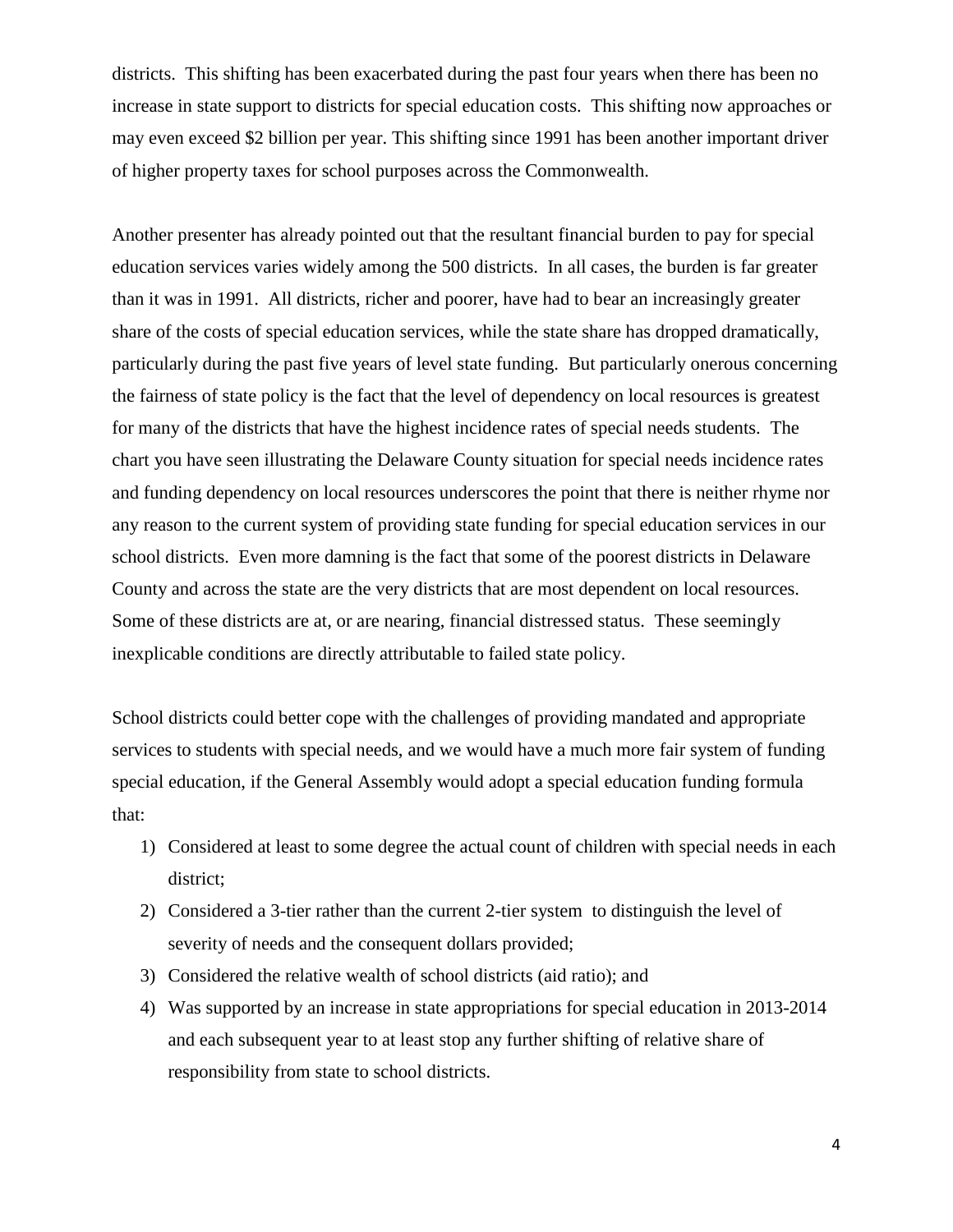Beyond funding levels and distribution formulas, there are other suggestions that are likely to be presented to the General Assembly to help reduce special education expenses. In some cases, those suggestions could adversely impact on services for special needs students. Most of the policies that assure rights and services for students with special needs have been enacted after careful deliberation. You will be hard-pressed to discover policies, including state mandates, which were approved without much public deliberation. In practically all cases, policies assuring services for students which are called into question are challenged not on the basis of appropriateness, but about who will bear financial responsibility. Students – those with special needs as well as all other students -- should not bear the consequences of losing necessary services and effective educational opportunities because the adults can't settle on who will pay the bill. If you will consider eliminating or reducing important rights and services for any students with special needs, I encourage you first to subject those rights and services to an independent audit concerning their basis, appropriateness, effectiveness, and cost.

I have one additional suggestion. It seems to me that a significant amount of public funds are used in the legal proceedings that surround the determination of and delivery of special education services. While some may suggest some change in responsibility for paying the legal bills, I think it is at least as important to review these processes and to consider policies and practices that may provide for more cost-efficient means to resolve genuine differences of opinion and interests concerning a student's academic program and support services. The greater and more effective use of alternative dispute resolution may save districts important resources without adversely affecting programs and services for students.

Finally this closing thought for your consideration. Awful events in recent weeks have drawn attention to our systems of community services for various conditions, including those pertaining to mental health. Please do not ignore the link between our community health systems, including MH/MR, and our schools, and the implications for some students with special needs. In fact, reduced funding for community health services are causing some very effective collaborations between schools and community providers to erode or end. Where that occurs, but services are guaranteed a student, the district has the logistical and financial responsibility to provide an effective alternative. On the other side of the coin, if services for an eligible student are less available or less effective, a student may graduate less prepared for successful transition (or fail to graduate) with implications for the workforce, community, and demand for public services.